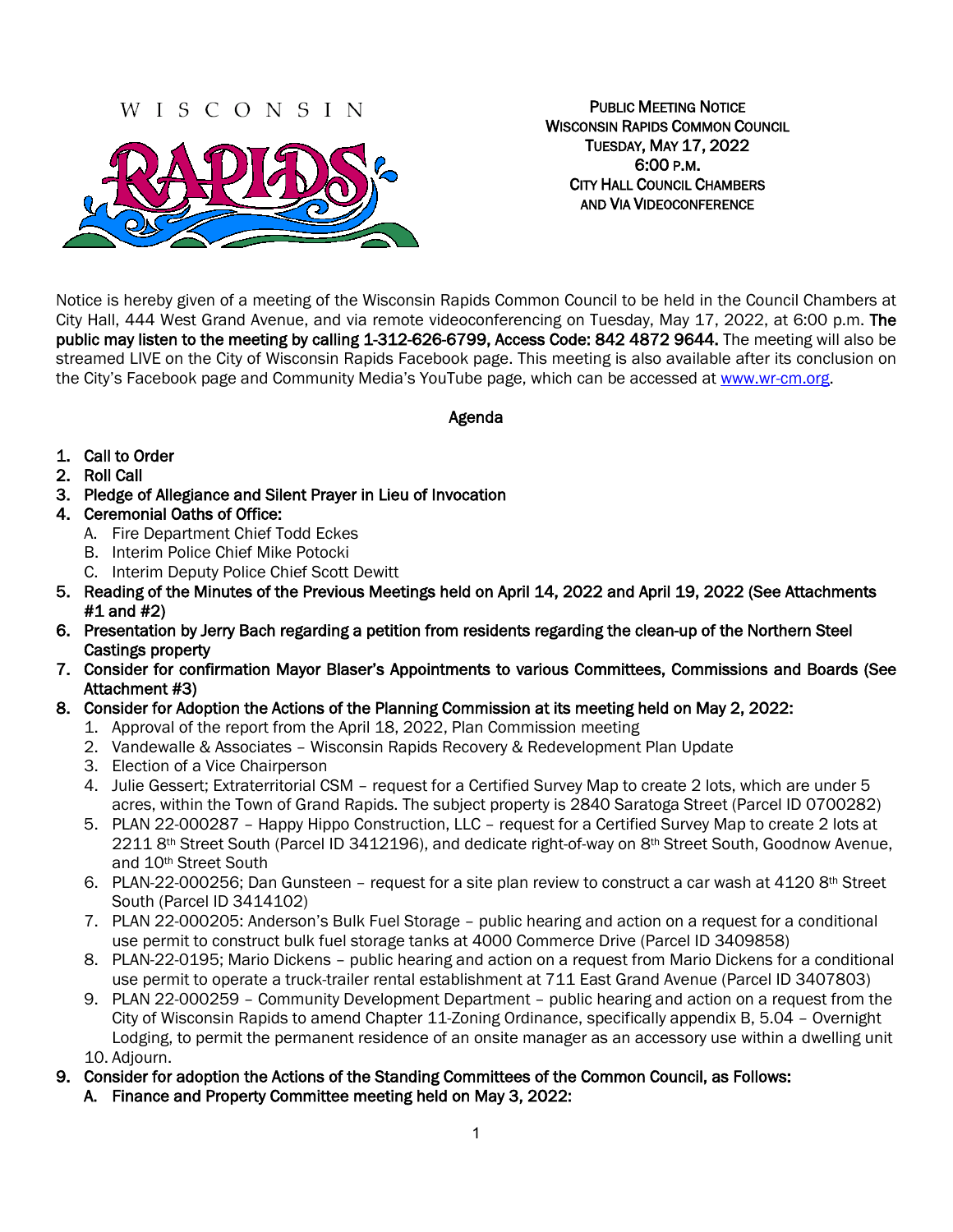- 1. Call to Order
- 2. Initial Review of Alcohol License Renewals
- 3. Consider a request from Gordie's Pub & Grille LLC, d/b/a Gordie's Pub and Grille, Adam P. Hofer, agent, for Retail Class "B" Fermented Malt Beverages and "Class B" Intoxicating Liquor licenses for the premises located at 2962 State Hwy 73 South
- 4. Consider a request from GPW, LLC, d/b/a Wurk, Alan G. Worzella, agent, for Retail Class "B" Fermented Malt Beverages and "Class B" Intoxicating Liquor licenses for the premises located at 212 West Grand Avenue
- 5. Consider a request from Wisconsin Rapids Ranger Baseball, Inc., d/b/a Wisconsin Rapids Ranger Baseball, Christina L. Sering, agent, for a 6-month Retail Class "B" Fermented Malt Beverages license, for the premises located at 1801 16th Street South
- 6. Consider for approval the appointment of Christine Engelhardt as successor agent for the Retail Class "A" Fermented Malt Beverages and "Class A" Intoxicating Liquor licenses for DolgenCorp, LLC, d/b/a Dollar General Store #21068, for the premises located at 820 8th Street South
- 7. Consider for approval the appointment of Christine Engelhardt as successor agent for the Retail Class "A" Fermented Malt Beverages and "Class A" Intoxicating Liquor licenses for DolgenCorp, LLC, d/b/a Dollar General Store #10309 for the premises located at 951 West Grand Avenue
- 8. Consider for approval a Temporary Retail Class "B" Fermented Malt Beverages License for Central Wisconsin Cultural Center, 2651 Eighth Street South, for a Live Music on the Patio event to be held on Friday, May 20, 2022 from 6:00 p.m. to 9:00 p.m.
- 9. Consider for approval a Temporary Retail Class "B" Fermented Malt Beverages License for Central Wisconsin Cultural Center, 2651 Eighth Street South, for an Open Mic event to be held on Friday, May 27, 2022 from 7:00 p.m. to 10:00 p.m.
- 10. Consider for approval a Temporary Retail Class "B" Fermented Malt Beverages License for Central Wisconsin Cultural Center, 2651 Eighth Street South, for an Open Mic event to be held on Friday, June 24, 2022 from 7:00 p.m. to 10:00 p.m.
- 11. Consider a Special Event application from Central Wisconsin BMX Club, Inc., including requests for closure of the Eastside Compost Site on Saturday, July 30, 2022, and use of compost site property for excess parking during the event, for a Badger State 3-Day National Event to be held on Friday, July 29 through Sunday, July 31, 2022 at the BMX facility at 2220 East Riverview Expressway
- 12. Consider Phase 2 of the Wayfinding Sign Project with Graphic House for fabrication and install
- 13. Consider for approval an agreement with Advanced Disposal Services Cranberry Creek Landfill, LLC for solid waste disposal services
- 14. Consider for approval an agreement with Spielbauer Fireworks Co., Inc. (display operator Skypainter Fireworks, LLC) for the City's 2022 Fourth of July fireworks display
- 15. Review and update Grant Management Policy
- 16. Discussion regarding creating a comprehensive capital improvement program
- 17. Review American Rescue Plan Act grant fund requests
- 18. Audit of the Bills
- 19. Set next meeting date
- 20. Adjourn.
- B. Public Works Committee meeting held on May 5, 2022:
	- 1. Call to order
	- 2. Review Engineering & Street Department Monthly Activity Report.
	- 3. Consider resolution to address preliminary resolutions and pending assessments.
	- 4. Review and consider preliminary resolutions for public improvements on the following streets:
		- a. Oak Street (E Jackson St to 16th St N) [proposed in 2023]
		- b. Shorewood Terrace (1<sup>st</sup> St N to south dead end) [proposed in 2023]
		- c. Apricot St (Broadway St to 11<sup>th</sup> St N) and Broadway St (Franklin St to Apricot St) [proposed in 2023]
		- d. 9th St S (Chestnut St to Peach St) [proposed in 2023]
	- 5. Review parking ordinance change on 4<sup>th</sup> St S, the west side, from E Grand Ave to Oak St.
	- 6. Review parking ordinance change on 7<sup>th</sup> St N, the east side, from Wisconsin St to Baker St.